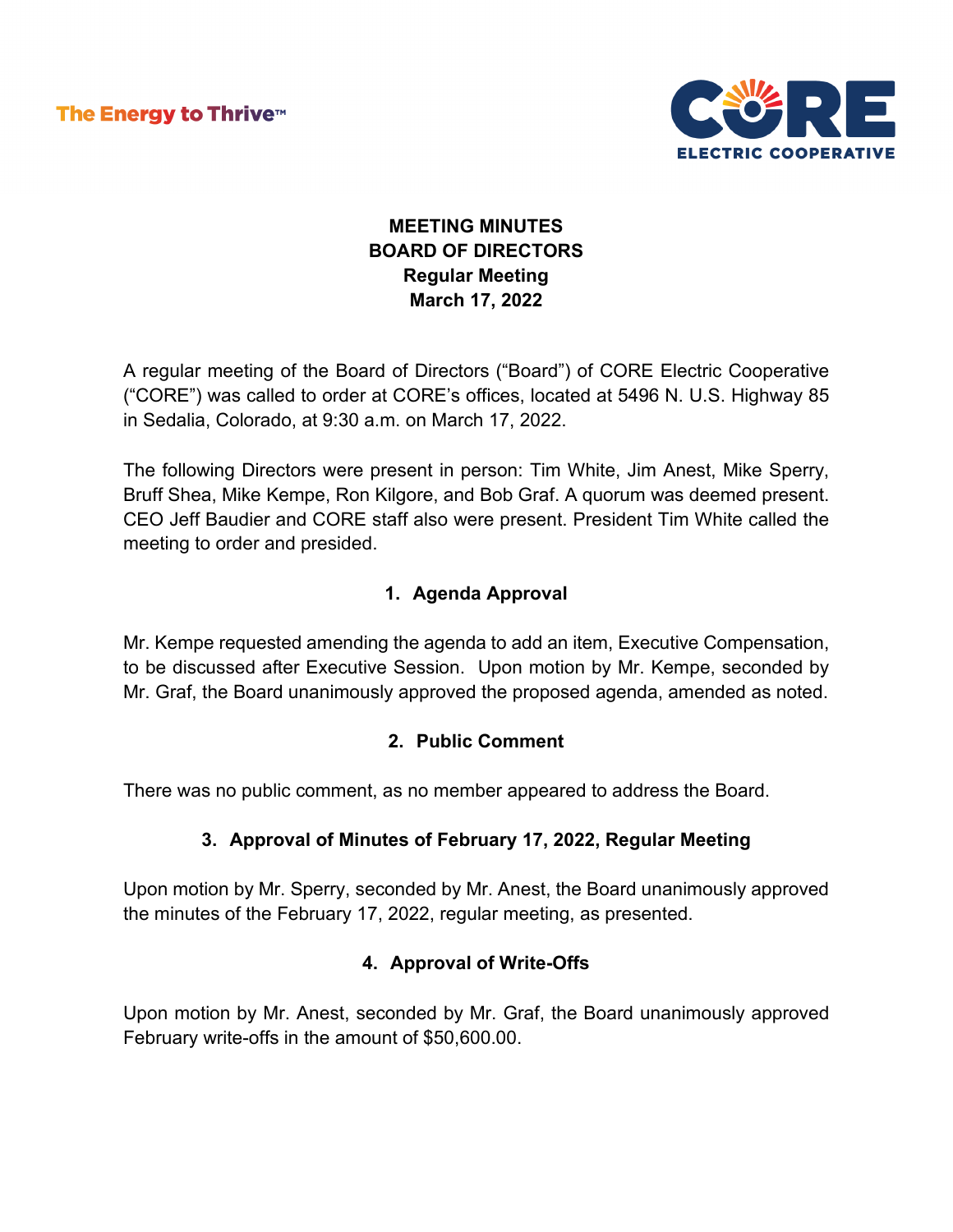## **5. Approval of Resolutions**

## **5.1 BR22-4: Freeze and Amendment of Fully Insured Non-Union Pension Plan**

Ms. Solano and Ms. Jones presented a special presentation and answered questions regarding Board Resolution BR22-4, which authorizes CORE to freeze and amend the current, fully insured Non-Union Pension Plan. Discussion followed. Upon motion by Mr. Sperry, seconded by Mr. Kempe, the Board unanimously adopted the following resolution:

#### BOARD RESOLUTION BR22-4

WHEREAS,

The Board of Directors ("Board") of CORE Electric Cooperative ("CORE") has adopted and currently maintains CORE's Fully Insured (Non-Union) Defined Benefit Plan (the "Securian Plan"), an insured qualified defined benefit retirement plan, for the benefit of the non-unionized employees of CORE;

The Board has authorized and directed that the CORE Investment Committee (the "Committee") review the benefits that are currently being provided to CORE's non-unionized employees under the Securian Plan, as well as the attendant costs to CORE of providing such benefits, and to advise the Board as to whether such plan continues to best satisfy the needs and objectives of CORE and its non-unionized employees;

In connection with such review, the Committee engaged USI Consulting Group ("USI") to assist the Committee in identifying and comparing alternative qualified retirement plan designs to the current Securian Plan;

After diligent review, the Committee has advised the Board that, in the Committee's opinion, it would be in the best interest of CORE and its nonunionized employees to cease the accrual of additional benefits under the Securian Plan, and to adopt and implement a new qualified retirement plan for the benefit of CORE's non-unionized employees in accordance with the USI Plan Design;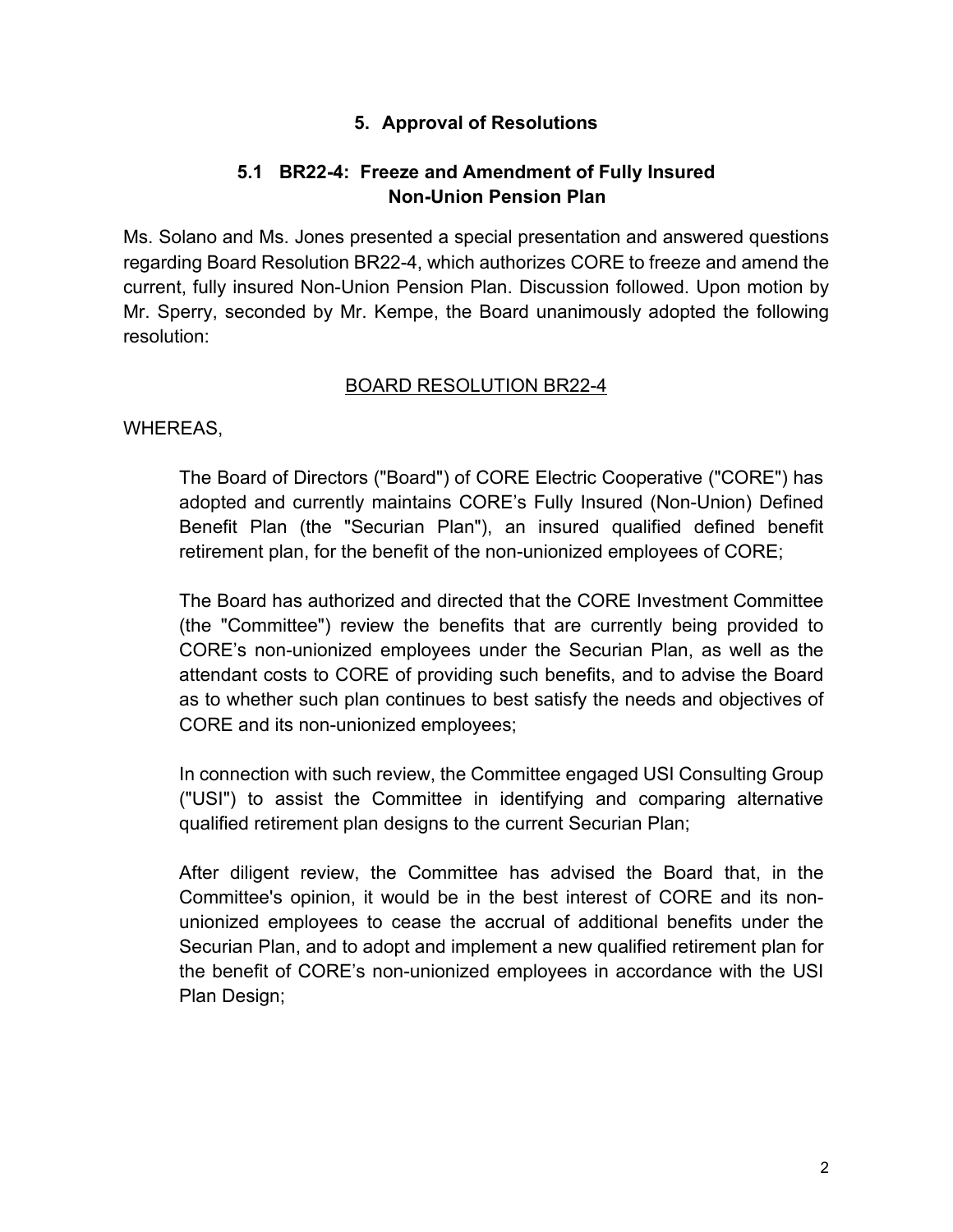Upon the advice of the Committee, the Board has determined that it is in the best interest of CORE and its non-unionized employees to cease the accrual of additional benefits for participants covered under the Securian Plan, effective May 15, 2022, and to advise the active participants in the Securian Plan of such cessation in accordance with the provisions of Section 204(h) of the Employee Retirement Income Security Act of 1974 ("ERISA"); and

The Board wishes to delegate discretionary authority to CORE's Chief Executive Officer (or designee) to take whatever other actions are necessary, by or on behalf of CORE, in order to implement the aforesaid cessation of benefit accruals under the Securian Plan, effective May 15, 2022.

#### NOW, THEREFORE, BE IT RESOLVED, that:

- 1. Effective May 15, 2022, benefit accruals under the Securian Plan shall cease, and the benefits of each participant currently covered under the Securian Plan shall be calculated and determined solely with respect to service performed and compensation earned on or before May 15, 2022;
- 2. Section 12(a) and Section 12(a)(3), respectively, of the Securian Plan adoption agreement shall be, and hereby are, amended to reflect the cessation of benefit accruals for all plan participants under such plan, effective May 15, 2022;
- 3. Section 13(b)(6) of the Securian Plan adoption agreement shall be, and hereby is, amended to exclude any employees who did not have an accrued benefit under such plan as of May 15, 2022, from participating in the plan;
- 4. Section 18(e) and Section 18(e)(9), respectively, of the Securian Plan adoption agreement shall be, and hereby are, amended to exclude any compensation earned by plan participants after May 15, 2022;
- 5. Appropriate replacement pages reflecting the amendments described in items 2-4 above shall be prepared and appended to the aforesaid Securian Plan adoption agreement;
- 6. The active participants covered under the Securian Plan as of May 15, 2022, shall be notified of the cessation of benefit accruals under the Securian Plan in accordance with the provisions of ERISA Section 204(h);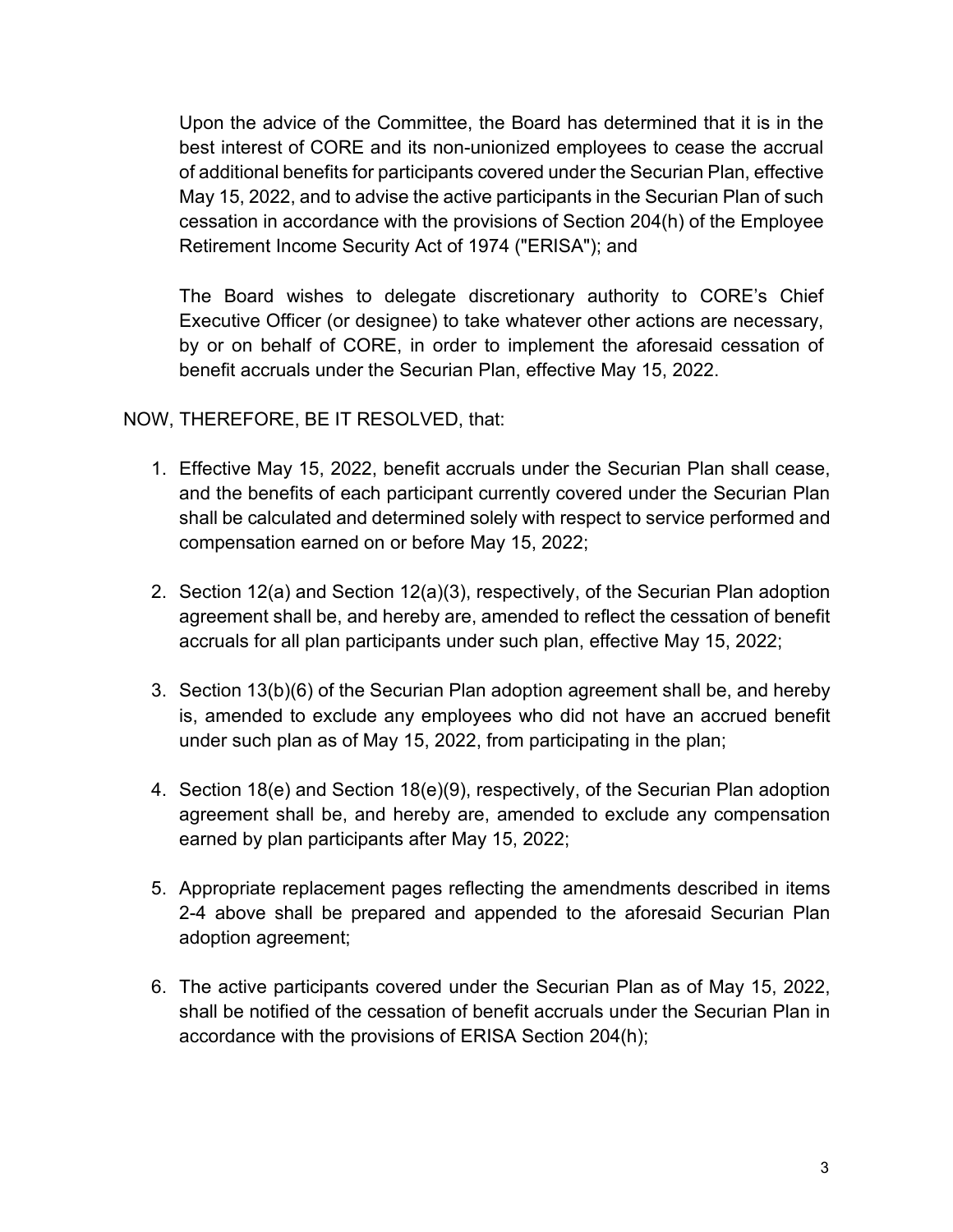- 7. CORE shall continue to administer the Securian Plan with respect to benefits accrued by participants on or before May 15, 2022, in accordance with the relevant provisions of such plan, as amended to reflect the cessation of benefit accruals herein, until such time as the Board shall determine that such plan should be terminated in accordance with applicable law; and
- 8. The Chief Executive Officer (or designee, if applicable) is hereby authorized and directed to execute, certify, deliver, and file all such further certificates, instruments, amendments, and documents, in the name of, and on behalf of CORE, and to do all such further acts and things as they shall in their discretion deem necessary, advisable, proper, or convenient to carry out the purposes and intent of the foregoing.

# **5.2 BR22-5: Authorization to Execute New USI Non-Union Pension Plan**

Ms. Solano and Ms. Jones made a special presentation regarding the execution of a new Non-Union Pension Plan with USI. Discussion followed. Upon motion by Mr. Sperry, seconded by Mr. Kempe, the Board unanimously adopted the following resolution:

# BOARD RESOLUTION BR22-5

WHEREAS,

The Board of Directors ("Board") of CORE Electric Cooperative ("CORE") has adopted and currently maintains CORE's Fully Insured (Non-Union) Defined Benefit Plan (the "Securian Plan"), an insured qualified defined benefit retirement plan for the benefit of the non-unionized employees of CORE;

The Board has authorized and directed that the CORE Investment Committee (the "Committee") review the benefits that are currently being provided to its non-unionized employees under the Securian Plan, as well as the attendant costs to CORE of providing such benefits, and to advise the Board as to whether such plan continues to best satisfy the needs and objectives of CORE and it non-unionized employees, or whether an alternative qualified retirement plan design would better satisfy such needs and objectives;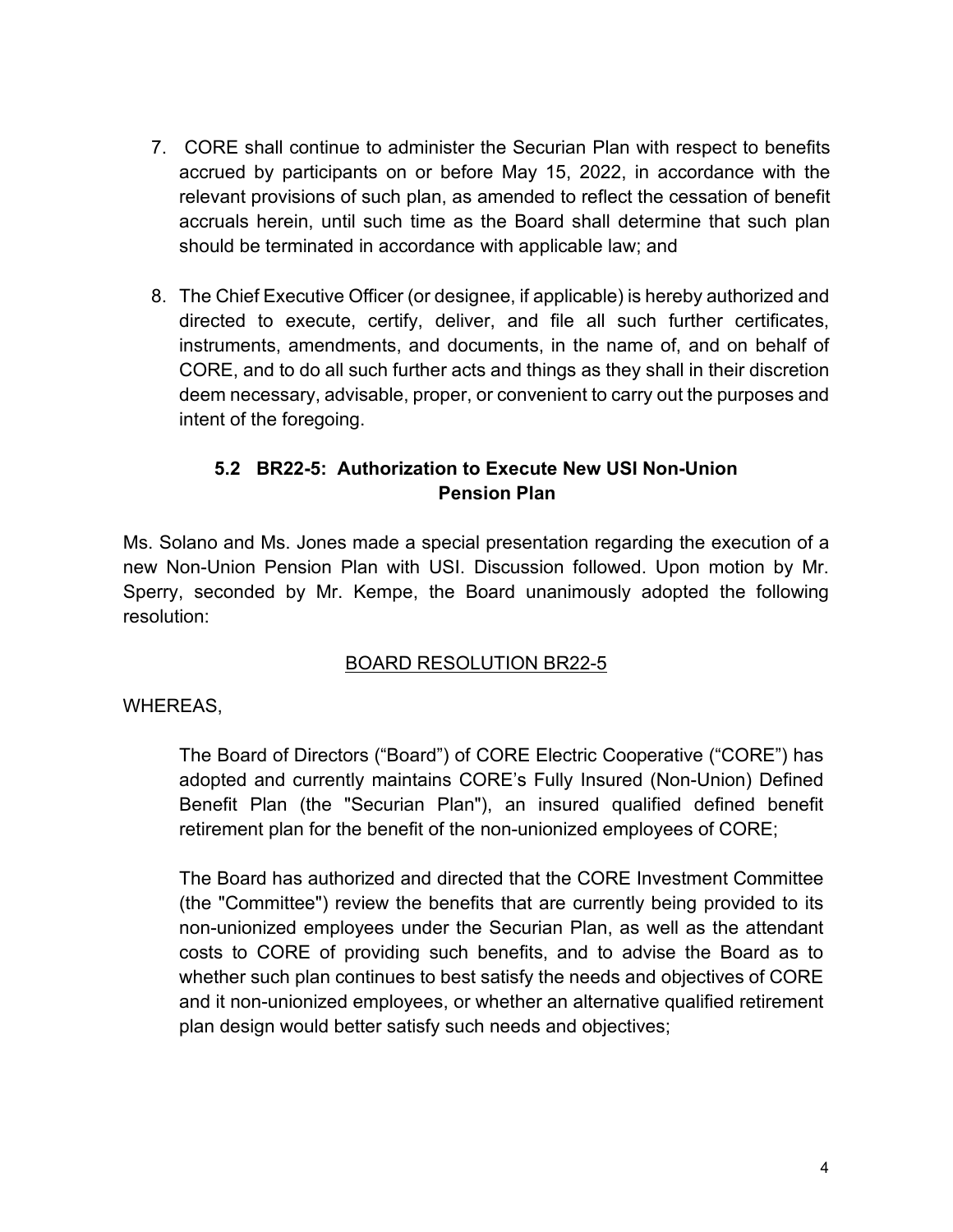In connection with such review, the Committee engaged USI Consulting Group ("USI") to assist the Committee in identifying and comparing alternative qualified retirement plan designs to the current Securian Plan;

The Committee has reviewed and discussed with the Board the costs and benefits of the Securian Plan as compared to an alternative variable annuity type qualified defined benefit retirement plan design prepared by USI (the "USI Plan Design");

After diligent review, the Committee has advised the Board that in the Committee's opinion it would be in the best interest of CORE and its nonunionized employees to cease the accrual of additional benefits under the Securian Plan, and to adopt and implement a new qualified retirement plan for the benefit of CORE's non-unionized employees in accordance with the USI Plan Design;

Upon the advice of the Committee, the Board has further determined that is in in the best interest of CORE and its non-unionized employees to adopt and implement a new qualified retirement plan in accordance with the USI Plan Design for the benefit of both non-unionized employees who currently participate in the Securian Plan and any non-unionized employees hired by CORE in the future; and

The Board wishes to delegate discretionary authority to CORE's Chief Executive Officer (or designee) to take whatever other actions are necessary, by or on behalf of CORE, in order to adopt and implement a new qualified retirement plan based on the USI Plan Design, effective January 1, 2022.

#### NOW, THEREFORE, BE IT RESOLVED that:

The Board of Directors of CORE Electric Cooperative hereby adopts a new qualified retirement plan, effective January 1, 2022, for the benefit of the current participants in the Securian Plan and non-unionized employees hired in the future in accordance with the USI Plan Design;

The administrative and other provisions of such new qualified retirement plan shall be determined at the discretion of the Chief Executive Officer of CORE, with the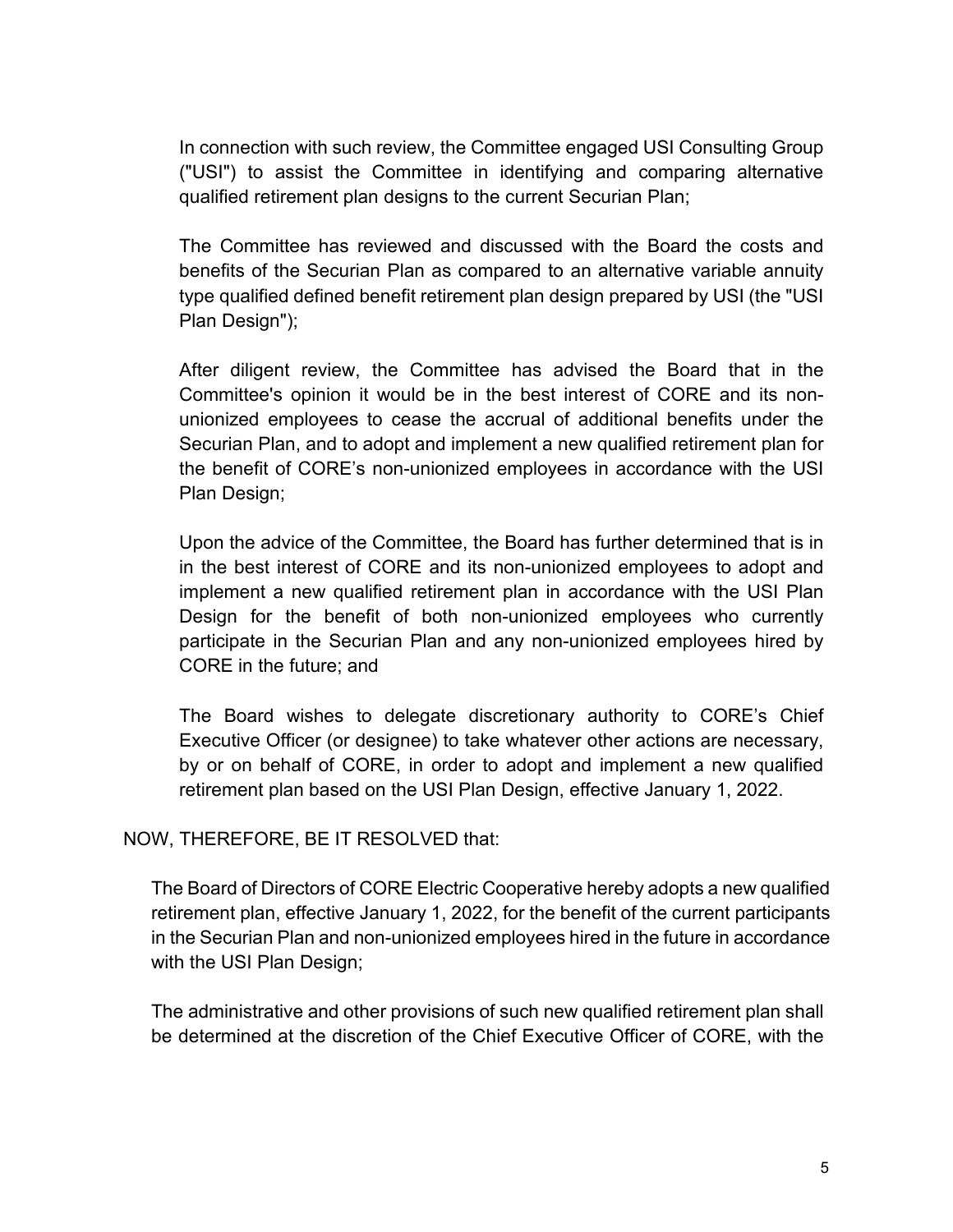advice and assistance of the Committee; and

The Chief Executive Officer (or designee, if applicable) is hereby authorized and directed to execute, certify, deliver, and file all such further certificates, instruments, amendments, and documents, in the name of, and on behalf of CORE, and to do all such further acts and things as they shall in their discretion deem necessary, advisable, proper, or convenient to carry out the purposes and intent of the foregoing.

# **5.4 BR22-6: Land Purchase for Conifer Office and New Substation**

Ms. Solano made a special presentation regarding a land purchase for the Conifer Office and a new Substation. Discussion followed. Ms. Feuerstein also answered questions from the Board. Upon motion by Mr. Kempe, seconded by Mr. Kilgore, the Board unanimously adopted the following resolution:

## BOARD RESOLUTION BR22-6

WHEREAS,

The Board of Directors of CORE Electric Cooperative ("CORE") has authorized the Chief Executive Officer (CEO) and/or the CEO's delegatees (if/as appropriate) to negotiate contracts for the acquisition of interests in real estate for use by CORE in connection with its business activities;

The CEO and CORE staff recommend purchase of real estate for the purpose of a new office, warehouse, and substation facilities in the vicinity of the current Conifer Office;

The CEO and CORE staff recommend that CORE enter into a Contract to Buy and Sell Real Estate to purchase a thirty-five (35) acre parcel, located at 13929 Wandcrest Park Road, Bailey, CO 80421, for a price not to exceed One Million Four Hundred Thousand Dollars (\$1,400,000); and

The Board of Directors has determined that such recommendation is in the best interest of CORE and its members.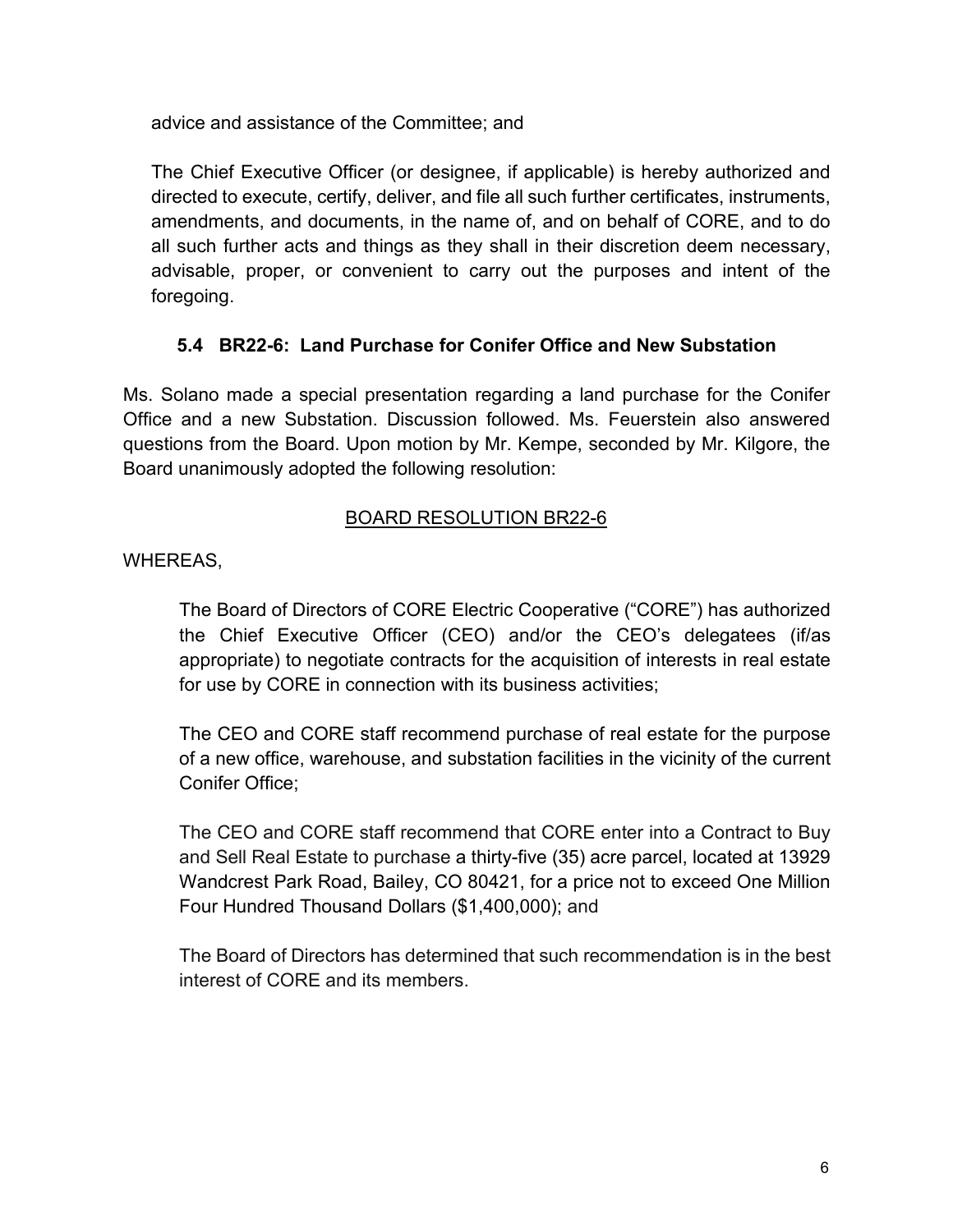NOW, THEREFORE, BE IT RESOLVED that the Board of Directors hereby authorizes CORE's Chief Executive Officer to purchase the 35-acre parcel at 13929 Wandcrest Park Road, Bailey, CO 80421, for a price not to exceed One Million Four Hundred Thousand Dollars (\$1,400,000), and further to execute on behalf of CORE any documents necessary to effectuate such conveyance.

## **5.6 BR22-7: Amendments to Bylaws**

Ms. Lesher and Ms. Beckner made a special presentation regarding amendments to CORE's Bylaws. Discussion followed. Mr. Anest proposed amending the resolution to remove **Article XII (MERGER), Section 2 (Member Approval):** 

To conform to requirements of C.R.S. § 7-55-112, change the required membership vote for deciding a plan of merger from "a majority of the Members voting" to "a two-thirds (2/3) affirmative majority vote of the Members present and voting in person at any regular or special meeting at which prior notice, with mail ballot attached, had been mailed to each Member stating the plan of merger.

Upon motion by Mr. Graf, seconded by Mr. Kilgore, the Board unanimously adopted the following resolution, amended as noted:

# BOARD RESOLUTION BR22-7

WHEREAS, the Board of Directors of CORE Electric Cooperative ("CORE") has been presented with proposed amendments to CORE's Bylaws in redlined and final forms (Board Documents BD22-2 and BD22-3, respectively) and a summary of same (Board Document BD22-4);

WHEREAS, it is proposed that the Bylaws be amended to:

**1.** *Passim***:** Update company name from "The Intermountain Rural Electric Association" to "CORE Electric Cooperative" and references from "the Association" to "the Cooperative."

## **2. Article III (MEMBERSHIP), Section 2 (Joint Membership):**

• Clarify that membership transfer due to death of spouse (subsection k) and joint membership termination due to dissolution of marriage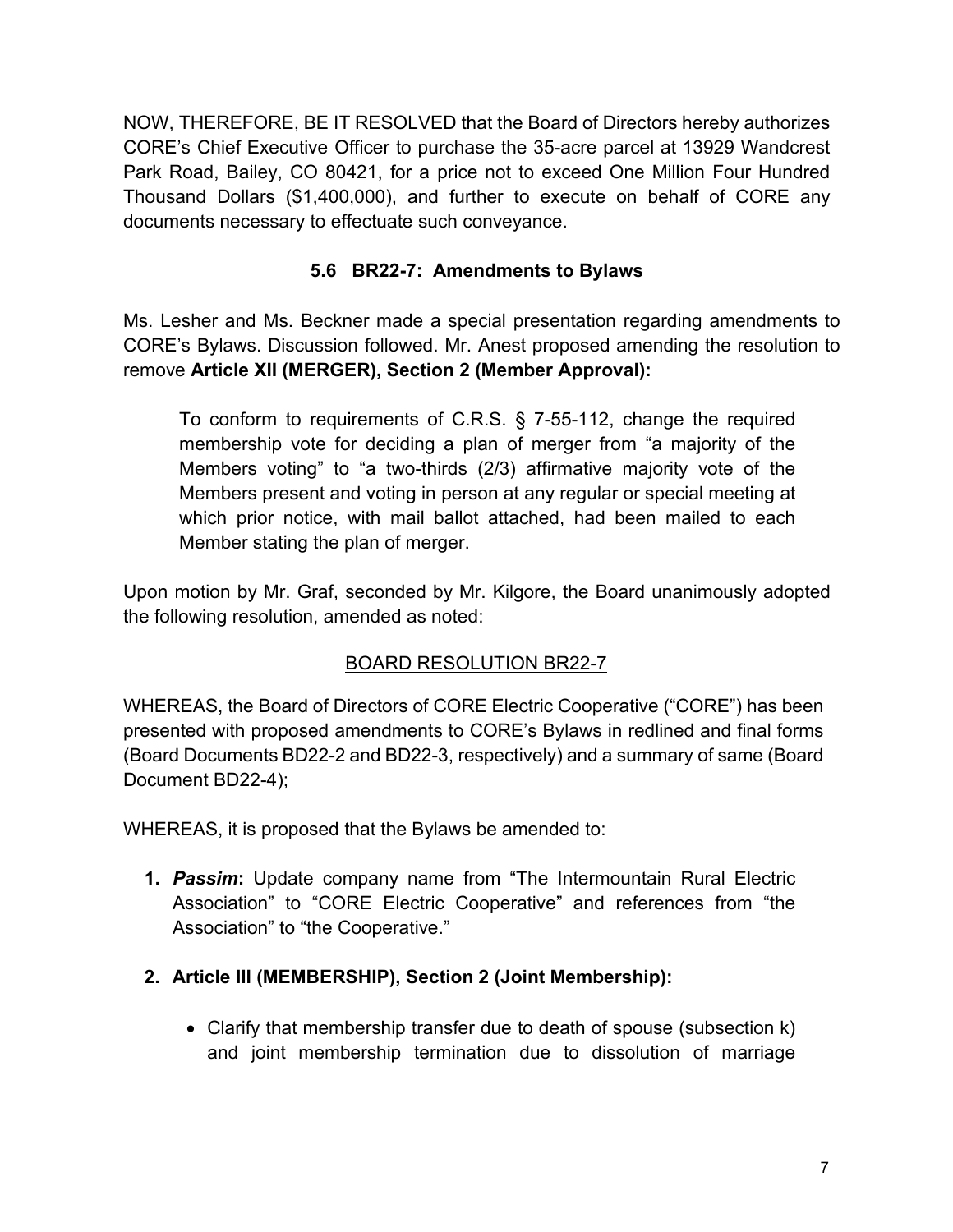(subsection l) shall occur "upon receipt of notice" to CORE of same; and

• To avoid accumulation of unassigned Capital Credits upon dissolution of marriage, add time limit for notifying CORE of an unequal (nondefault) distribution – specifically, any joint Capital Credits will be divided equally unless a binding agreement or court order stipulating otherwise is provided to CORE "within ten (10) business days of the notice to [CORE] of the dissolution of marriage."

# **3. Article III (MEMBERSHIP), Section 3 (Membership Fee and Certificate):**

In view of CORE's current rates structure in which no membership fee is charged, insert "If the Board determines that a membership fee shall be charged," before setting forth how/when charged if applicable.

# **4. Article IV (MEETINGS OF THE MEMBERS), Sections 5 (Quorum), 8 (Voting), and 11 (NEW – Authorization to Participate Electronically):**

Incorporate new language available under C.R.S. § 40-9.5-109.7(1)-(3) (2021) allowing for electronic voting to:

- authorize CORE to establish a secure and verifiable electronic transmission system through which a Member may apply for, receive, and return a ballot (Section 11);
- authorize Members to vote electronically in an election on any matter requiring a vote of the membership after establishment of a secure and verifiable electronic transmission system (Sections 11 and 8); and
- amend the term "present in person" for the purpose of determining a quorum (Section 5).
- **5. Article V (BOARD OF DIRECTORS), Section 8 (Election of Directors):**  Consistent with amendments to Article IV above, clarify that:
	- Members may vote by electronic means using a secure and verifiable electronic transmission system established by the Cooperative;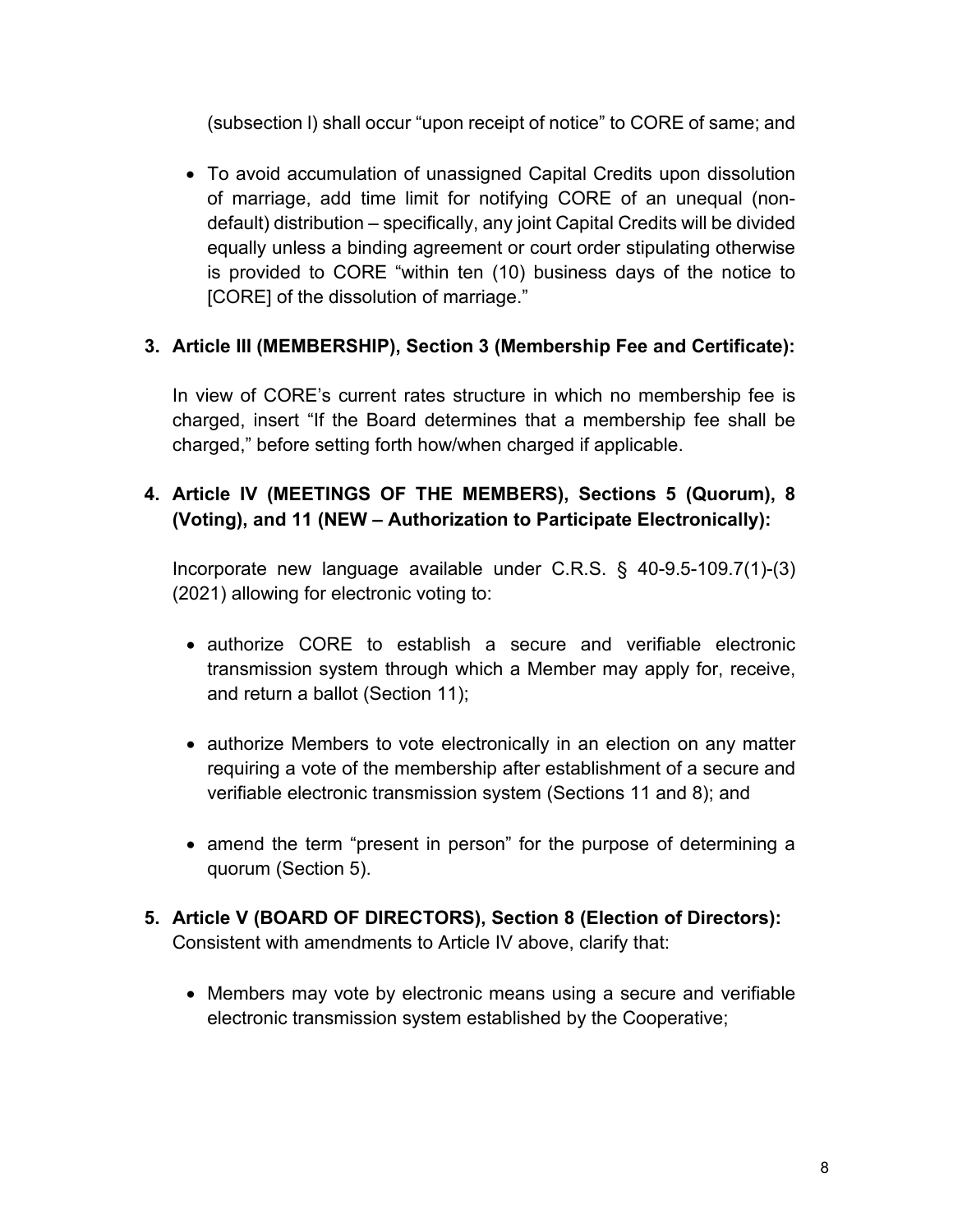- if there is a contested director election, the ballot package mailed to each eligible Member will include instructions for applying for an electronic ballot if desired; and
- receipt and counting of ballots will include all ballots voted electronically in addition to all ballots voted by mail.

WHEREAS, Amendments to the Bylaws are effective when adopted by the affirmative vote of two-thirds (2/3) of the Directors seated at any meeting of the Board, with notice of the amended Bylaws to be sent to each Member within a reasonable time thereafter and copies of the amendment to be posted on the CORE website and made available to Members at each CORE office; and

WHEREAS, the Board of Directors finds that the amendments set forth in Board Documents BD22-2 (redlined) and BD22-3 (final) are in the best interest of CORE and its members.

NOW, THEREFORE, BE IT RESOLVED that the Board of Directors of CORE Electric Cooperative hereby adopts the amendments to the Bylaws as presented in Board Documents BD22-2 and BD22-3 and directs that the amended Bylaws be posted on CORE's website in redlined and final formats and that a written copy of the amended Bylaws be sent to each Member of the Cooperative by mail or electronically.

## **5.8 BR22-8: Insurance Renewal**

Ms. Jones made a special presentation regarding renewal of CORE's various insurance coverages. Discussion followed. Upon motion by Mr. Shea, seconded by Mr. Kilgore, the Board unanimously adopted the following resolution:

# BOARD RESOLUTION BR22-8

WHEREAS,

CORE Electric Cooperative ("CORE") renews its various insurance coverages annually;

CORE staff have worked with CORE's insurance broker, The Nitsche Group, and with a cooperative insurer, Federated Rural Electric Insurance Exchange ("Federated"), to obtain renewal coverages for the policy period April 1, 2022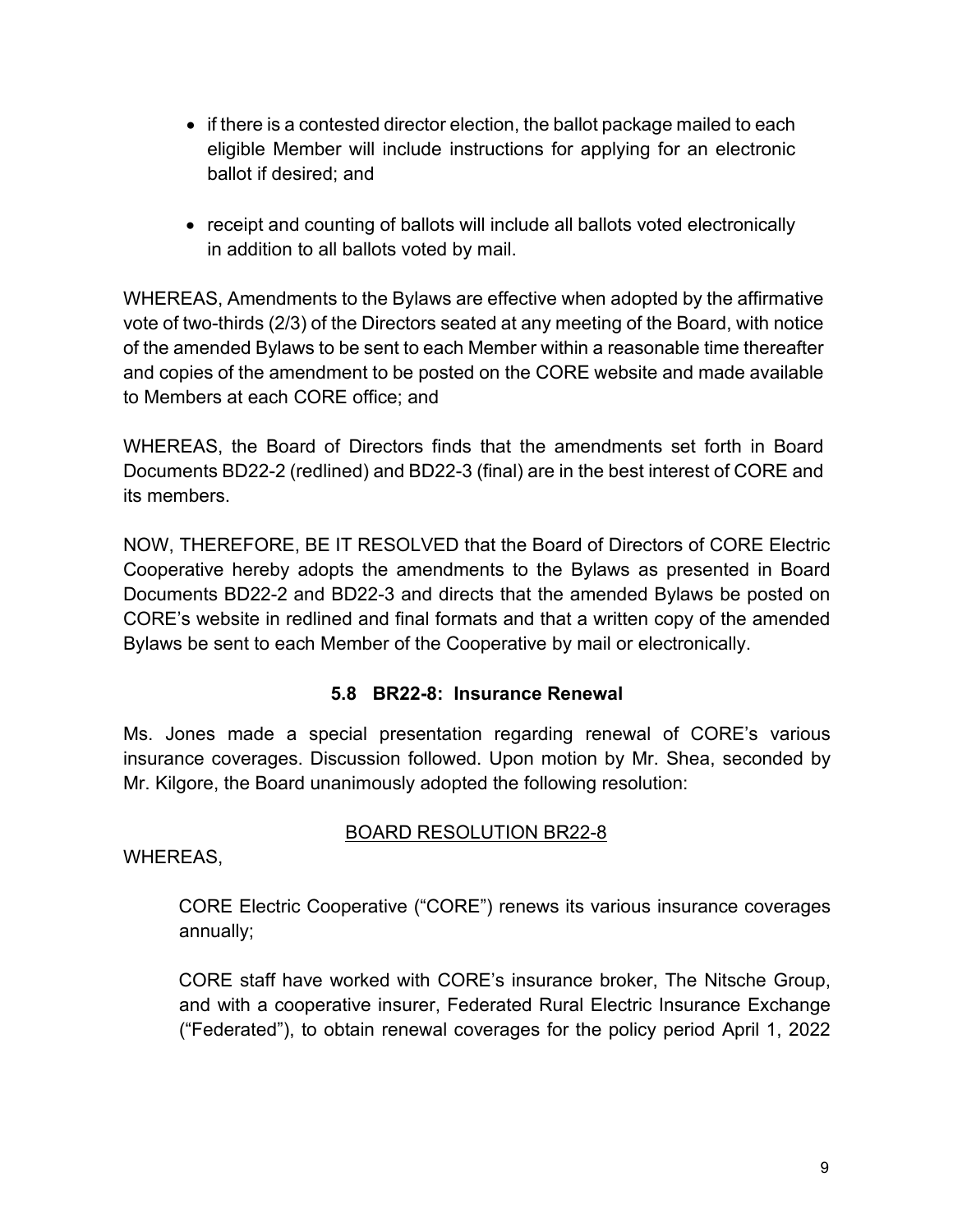through March 31, 2023 (the "2022-23 Policy Period");

CORE staff have evaluated available coverages and premium costs and recommend that CORE obtain insurance for the 2022-23 Policy Period through Federated for certain coverages and through The Nitsche Group for other coverages while continuing to negotiate regarding potential additional excess coverage; and

Upon consideration of this recommendation, the Board finds that obtaining insurance for the 2022-23 Policy Period through Federated and through the Nitsche Group to be in the best interest of CORE and its members, and that CORE staff should seek to obtain such additional excess coverage as is available and commercially reasonable.

NOW, THEREFORE, BE IT RESOLVED that the Board hereby authorizes CORE's Chief Executive Officer (CEO) and/or the CEO's delegatee(s) (if/as appropriate) to execute such documents as are necessary to obtain insurance coverage for the 2022- 23 Policy Period through Federated Rural Electric Insurance Exchange and through The Nitsche Group, to execute such documents as are necessary to obtain cooperative membership in Federated Rural Electric Insurance Exchange and to take such actions as may be required to secure such membership, and to negotiate and obtain such additional excess insurance coverage as may be available and commercially reasonable.

## **6. CREA Report and Discussion of Memberships**

Mr. White did not give a CREA report this month. Mr. Baudier and the Board of Directors discussed various organizational memberships.

## **7. Director Updates**

There were no Director updates this month.

## **8. Executive Session: Confidential Legal Matters**

Mr. White called for an executive session to discuss Confidential Legal Matters and Executive Compensation. Upon motion by Mr. Anest, seconded by Mr. Sperry, the Board of Directors unanimously approved an executive session.